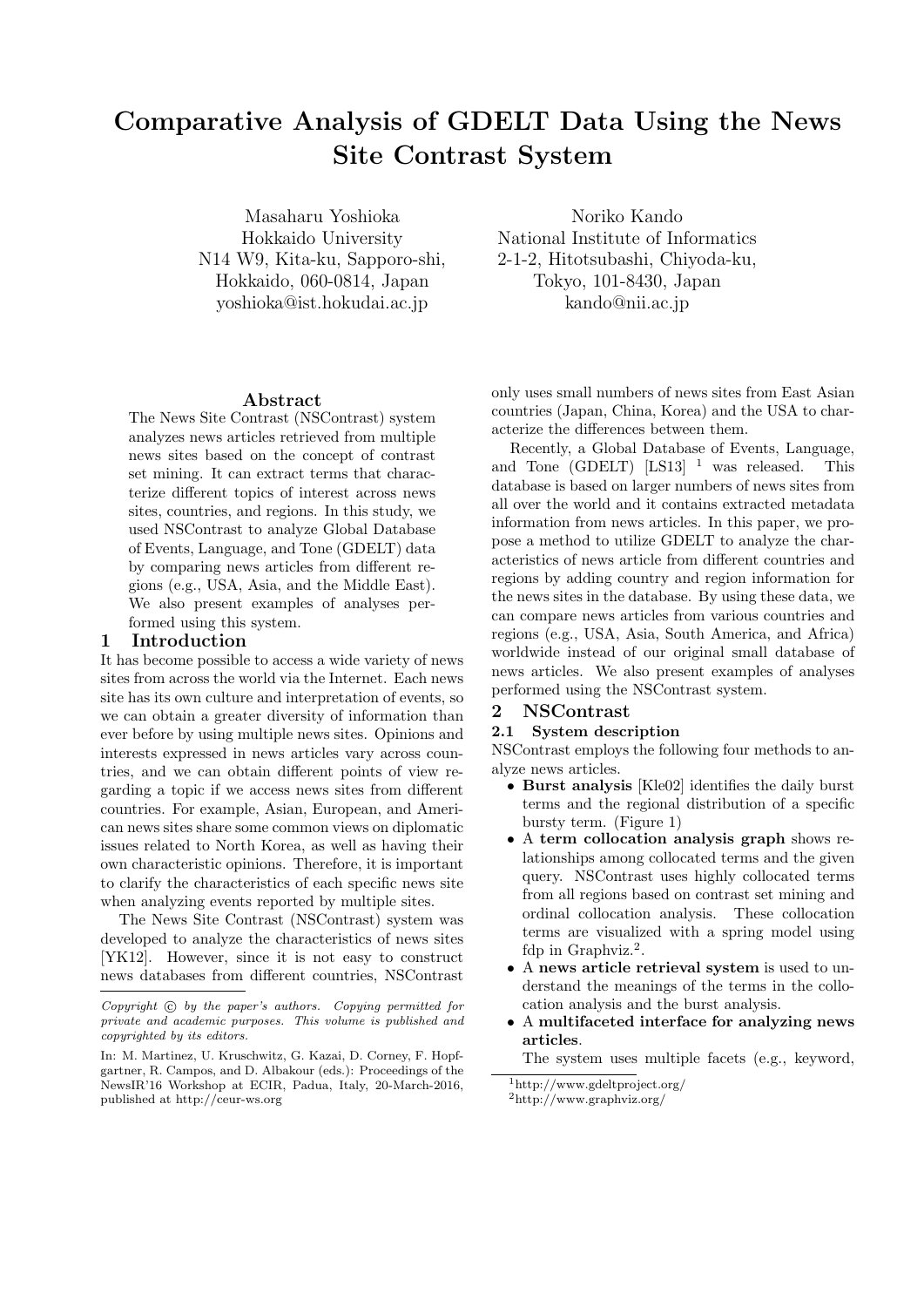named entity, polarity, news site, and country) to analyze news articles. The interface supports the construction of structured queries that use one or more facets, where the facet information can be represented using various styles (e.g., time sequence graph, table, or bar chart). (Figure 2)

#### **2.2 Data conversion**

To apply NSContrast to the analysis of GDELT data, it was necessary to convert the GDELT data into news article data. There are two databases in GDELT: GDELT Event and GDELT Global Knowledge Graph (GKG). GDELT GKG is a database based on a raw output format of the original news articles for constructing the GDELT Event database. Because the GDELT Event database does not have detailed original news article sources, GDELT GKG was used for NSContrast.

GDELT GKG was constructed by extracting the following metadata information from the original news articles: DATE, THEMES, LOCATIONS, PER-SONS, ORGANIZATIONS, TONE (as a real value; 0 means neutral), CAMEOEVENTIDS (references to the GDELT Event database), SOURCES, and SOURCEURLS. When there are two or more articles that share all name sets (THEMES, LOCATIONS, PERSONS, and ORGANIZATIONS), those news articles are aggregated as one datum and SOURCES and SOURCEURLS have multiple entries. Example of SOURCES and SOURCEURLS information for one datum in January 19, 2016 are shown below.

**SOURCES** punchng.com; punchng.com; onlinenigeria.com; onlinenigeria.com

**SOURCEURLS** http://www.punchng.com/25909-2/, http://www.punchng.com/i-am-

resolved-to-better-lagos-ambode/,

http://news2.onlinenigeria.com/news/general/

453949-i-am-resolved-to-better-

lagos-%E2%80%93w-ambode.html,

http://news2.onlinenigeria.com/news/general/

453949-i-am-resolved-to-better-lagos-ambode.html

Two types of multiple SOURCEURLS are shown above. In one, almost the same content has a different URL for the same news site (the first two URLs and the last two URLs above) and the other is a different URL with different news sites (the first and third  $URLs$ 

Most of the former cases are simply URL variations of the same content; e.g., the first URL is redirected to the second URL and the third URL is a variation of the fourth URL (the URL encoding of "%E2%80%93w" is "-" for UTF-8). It is better to select one of them for deduplication. The latter cases are meaningful for representing the importance of the contents, because different news sites have selected the same content for their sites.

By using these metadata, the following information was constructed for NSContrast.

**Date** Date of the article.

- **Person, Organization, Location** Lists of people, organizations, and locations extracted from the article using the GDELT GKG.
- **Polarity** We classified articles into three types (positive, negative, and neutral) to simplify the analysis of the polarity information. The tone extracted by the GDELT GKG was used for classification (tone *>* 1: positive; tone *< −*1: negative; other: neutral).
- **Site** Site information extracted from GDELT GKG. To count the number of articles from different news sites, we duplicate one datum for each site. However, if there are two or more entries for the same news site information, one of these entries is used for deduplication. In the above example, one datum is duplicated for "punchng.com" and "onlinenigeria.com."
- **URL** URL for the original news article. When there is one URL for a site, the corresponding URL is used for each site. However, when there are two or more URLs for a given news site, the shortest URL is selected for each news site (e.g., http://www.punchng.com/25909-2/ for punchng.com).
- **SiteCountry** We constructed a database of news sites to identify their countries of origin. We used http://www.world-newspapers.com/ to extract these relationships. For "BBC monitoring," we used "United Kingdom" as the site country for the news site. In addition, if news sites used country code top-level domains (e.g., .jp for Japan), we used this domain information to estimate the site country. Finally we used a geolocation service <sup>3</sup> to estimate the site country by using the IP address of the top domain. However, the country was left blank if we could not obtain appropriate location information from the geolocation service.
- **SiteRegion** Countries were grouped into the following eight regions: USA, Asia, Europe, Middle East, Africa, Oceania, North America (excluding USA), and South America. News articles that lacked site country information were categorized as Unclassified.

We could use all of these information types other than the URL to perform multifaceted analyses.

### **3 NSContrast with GDELT**

We set up our system based on the GDELT GKG from July 20, 2015 to January 19, 2016. Using the data conversion process described above, we extracted 31,584,327 articles from 70,781 news sites.

 $3$ https://freegeoip.net/, http://ip-api.com/, and http://ipinfo.io